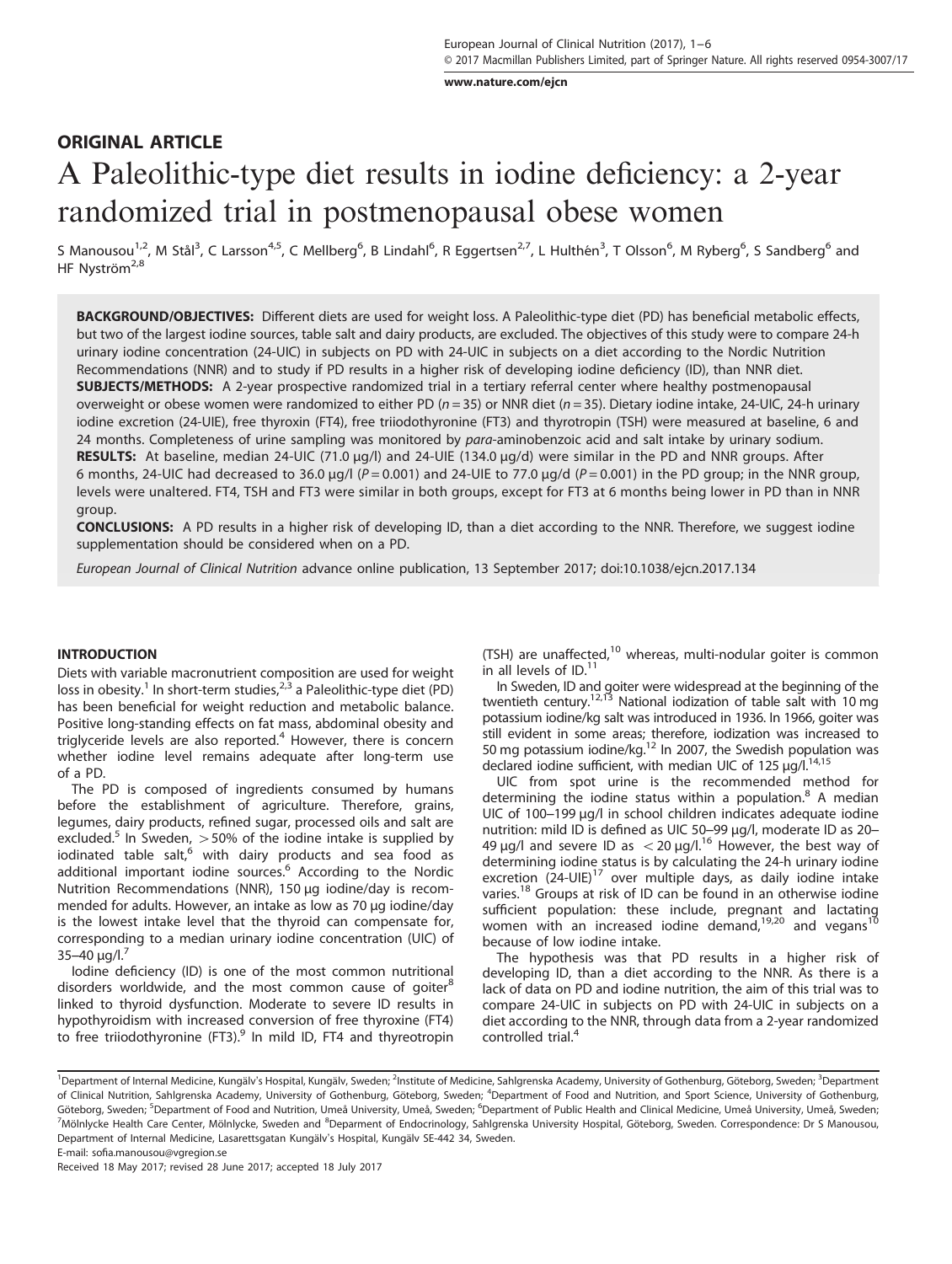#### SUBJECTS AND METHODS

#### Study design

A randomized controlled trial was performed August 2007–March 2010 in a tertiary referral center, as described previously.<sup>[4](#page-4-0)</sup> At inclusion, participants underwent a clinical investigation and baseline tests, and were randomized to either a PD or a NNR diet. All study employees (except the dieticians) were blinded to the randomization.

The PD aimed at providing 30 energy percent (E%) protein, 40 E% fat and 30 E% carbohydrates. Lean meat, fish and sea food, fruit, vegetables, root vegetables, eggs and nuts were included in the PD, whereas, dairy products, cereals, beans, refined fats and sugar, added salt, bakery products and soft drinks were excluded. Processed, canned and preserved food, in addition to manufactured and semi-manufactured goods were avoided. The NNR diet aimed for an intake of 15 E% protein, 25–30 E% fat and 55–60 E% carbohydrates; that is, lower protein and fat content and higher carbohydrate content than in the PD. The diets were consumed ad libitum during the 2-year study. Each group participated in 12 group sessions with information on the intervention diets and cooking practices. Dietary intake was assessed by self-reported food records, and urine- and blood samples were collected at baseline, and after 6 and 24 months. In this study, data from dietary records, 24-UIC, 24-UIE and thyroid hormones at baseline and after 6 and 24 months were used.

#### Study participants

Postmenopausal women with a body mass index  $\geq$  27 kg/m<sup>2</sup> were recruited through advertisements in local newspapers in Umeå, Sweden. Informed consent was obtained from all subjects. The subjects had no history of heart or kidney disease, osteoporosis, diabetes mellitus, hyper- or hypothyroidism, and had normal plasma glucose levels, and blood pressure < 150/90 mmHg. They were not taking estrogens, statins, betablockers or psychiatric medications. Subjects who consumed a restricted or a vegetarian diet or who reported allergy to key components in the intervention diets were excluded. Of the 210 subjects assessed for eligibility, 140 were unsuitable, leaving 70 women available for inclusion.

The PD ( $n = 35$ ) and NNR ( $n = 35$ ) groups did not differ in baseline characteristics (Table 1). The women had an average age of 60 years, an average body mass index of 33 kg/m<sup>2</sup>, and 74% were obese. The dietary interventions resulted in a reduction in body weight, waist circumference and fat mass in both groups.<sup>4</sup> The PD-group decreased more in weight (mean 8.6 kg (9.9% from baseline)) during the first 6 months than the NNRgroup (4.7 kg (5.4% from baseline;  $P = 0.001$ )). After 24 months, the total weight loss from baseline was 10.7% in the PD-group and 7.7% in the NNRgroup ( $P = 0.08$ ).

As reported previously, $4$  the PD-group had higher protein and fat intake and lower carbohydrate intake than the NNR-group ( $P < 0.001$ ) (Table 1). The reported energy intake decreased similarly in both groups from baseline to 6 and 24 months.

#### Ethics

The protocol was in accordance with the Declaration of Helsinki and was approved by the Regional Ethical Review Board at Umeå University, Sweden.

#### Methods

24-h urinary collections. Urine was collected on 3 separate days for each occasion: at baseline, after 6- and 24-months. The subjects took  $3 \times 80$  mg tablets of para-aminobenzoic acid before every 24-h collection and returned a questionnaire about the sampling.

Urinary iodine measurements. The Sandell–Kolthoff reaction was used for the analyzes of  $24$ -UIC.<sup>21</sup> Samples were measured in duplicate and were reanalyzed if the difference was  $>2\%$  in absorbance. For calculating 24-UIE, the 24-UIC value was multiplied by the urine volume.

Thyroid hormone measurements. Morning serum samples were drawn in fasting state and stored at − 80 °C until analyses. Serum levels of TSH (normal range 0.27–4.2 mIE/l coefficient of variation (CV) 5%), FT4 (normal range 12–22 pmol/l, CV 4%) and FT3 (normal range  $<$  6.8 pmol/l, CV 7%) were evaluated by immunometric methods with Roche Modular/Cobas (Rotkreuz, Switzerland).

24-h urinary sodium measurements (24U-Na). 24U-Na was analyzed by an indirect method (Roche/Cobas, Rotkreuz, Switzerland) with an ion selective membrane electrode and an internal control of sodium.

Statistical measurements. All data are presented as medians and interquartile range (IQR). Data following the Gaussian distribution were evaluated with parametric tests, and non-normally distributed data were analyzed with non-parametric tests. One-way repeated measurements ANOVA and the non-parametric Friedman Test were used to analyze differences over time for related data (that is, longitudinal data). Unpaired two-sample Student's t-test and independent samples Mann–Whitney U test were used to analyze cross-sectional differences between PD and NNR. The percentage of individuals with 24-UIC  $<$  50,  $<$  100 or  $>$  200 µg/l were tested with the  $\chi^2$  test. In normally distributed data, associations were tested with Pearson's correlation test: non-normal distribution was tested with Spearman's correlation test. IBM SPSS Statistics 22 was used for statistical analyzes (SPSS Institute, Chicago, IL, USA). Variance between groups of data were analyzed with Levene's Test of Equality of Variances. In cases where variances were unequal the SPSS incorporated function of adjusting the t-statistic to the degrees of freedom using the Welch– Satterthwaite method were employed. Statistical significance was set as  $P < 0.05$ .

|                                       | All              | NNR-group        |                    |                    | PD-group         |                   |                    |
|---------------------------------------|------------------|------------------|--------------------|--------------------|------------------|-------------------|--------------------|
|                                       | <b>Baseline</b>  | <b>Baseline</b>  | 6 months           | 24 months          | <b>Baseline</b>  | 6 months          | 24 months          |
|                                       | $n = 70$         | $n = 35$         | $n = 27$           | $n = 22$           | $n = 35$         | $n = 34$          | $n = 27$           |
| Age (years)                           | $60.1 \pm 6.3$   | $60.3 + 5.9$     |                    |                    | $59.5 \pm 5.5$   |                   |                    |
| BMI $(kq/m2)$                         | $32.6 \pm 3.4$   | $32.6 + 3.3$     | $31.0 + 3.7***$    | $30.4 + 3.3***$    | $32.7 + 3.6$     | $29.5 + 3.7***$   | $29.4 \pm 3.8***$  |
| Body weight (kg)                      | $86.9 \pm 10.2$  | $86.8 \pm 10.0$  | $82.1 \pm 11.1***$ | $80.1 \pm 9.2***$  | $87.0 \pm 10.6$  | $78.4 + 11.1***$  | $77.7 \pm 11.5***$ |
| Waist circumference (cm)              | $105.0 \pm 10.2$ | $104.7 \pm 10.4$ | $98.7 \pm 11.1***$ | $94.9 + 9.2***$    | $105.4 \pm 10.0$ | $93.9 + 9.6***$   | $93.2 \pm 11.4***$ |
| Body fat (%)                          | $48.7 + 3.9$     | $49.2 + 3.7$     | $47.0 + 4.8***$    | $46.5 + 4.5***$    | $48.1 + 4.1$     | $44.3 + 5.4***$   | $45.4 + 5.7***$    |
| Fat mass (kg)                         | $40.4 \pm 7.2$   | $40.9 \pm 8.6$   | $37.0 + 8.6***$    | $35.7 \pm 6.8***$  | $39.8 \pm 7.2$   | $33.0 \pm 7.5***$ | $34.0 \pm 7.6***$  |
| Reported energy intake (kcal/d)       | $1993 \pm 412$   | 1996 + 416       | $1610 \pm 299***$  | $1716 + 279***$    | $1989 + 414$     | $1590 + 327**$    | $1531 \pm 436***$  |
| Reported E% carbohydrate <sup>a</sup> | $44.3 \pm 5.2$   | $44.1 + 5.2$     | $44.6 + 5.4$       | $43.1 + 9.9$       | $44.4 + 5.2$     | $28.6 + 6.6***$   | $30.9 \pm 8.2***$  |
| Reported E% fat <sup>a</sup>          | $34.1 \pm 5.0$   | $34.8 \pm 5.0$   | $31.2 \pm 5.2^*$   | $34.8 + 8.5$       | $33.4 \pm 5.1$   | $43.9 + 6.9***$   | $41.9 + 8.0***$    |
| Reported E% protein <sup>a</sup>      | $17.3 \pm 2.7$   | $17.2 \pm 3.0$   | $19.0 \pm 3.3$ **  | $17.1 \pm 2.2$ † † | $17.5 \pm 2.2$   | $23.5 + 2.8***$   | $22.7 \pm 3.8***$  |

Table 1. Anthropometry, body composition and reported energy intake at baseline and after 6- and 24-months, reported as mean $\pm$ s.d. in postmenopausal overweight women randomized to either a diet according to the NNR or a PD

Abbreviations: BMI, body mass index; E%, energy intake in percent; NNR, Nordic Nutrition Recommendations; PD, Paleolithic Diet. \*\*\*P < 0.001, \*\*P < 0.01,  $*P < 0.05$  vs baseline in each group.  ${}^{ttP}$   $P < 0.001$ ,  ${}^{ttP}$   $< 0.01$ ,  ${}^{tP}$   $< 0.05$  vs 6 months in each group (all subjects). <sup>a</sup>Aimed intake: NNR diet: 55–60 E% carbohydrates/day, 25–30 E% fat/day and 15 E% protein/day; PD: 30 E% carbohydrates/day, 40 E% fat/day and 30 E% protein/day.

# $\overline{2}$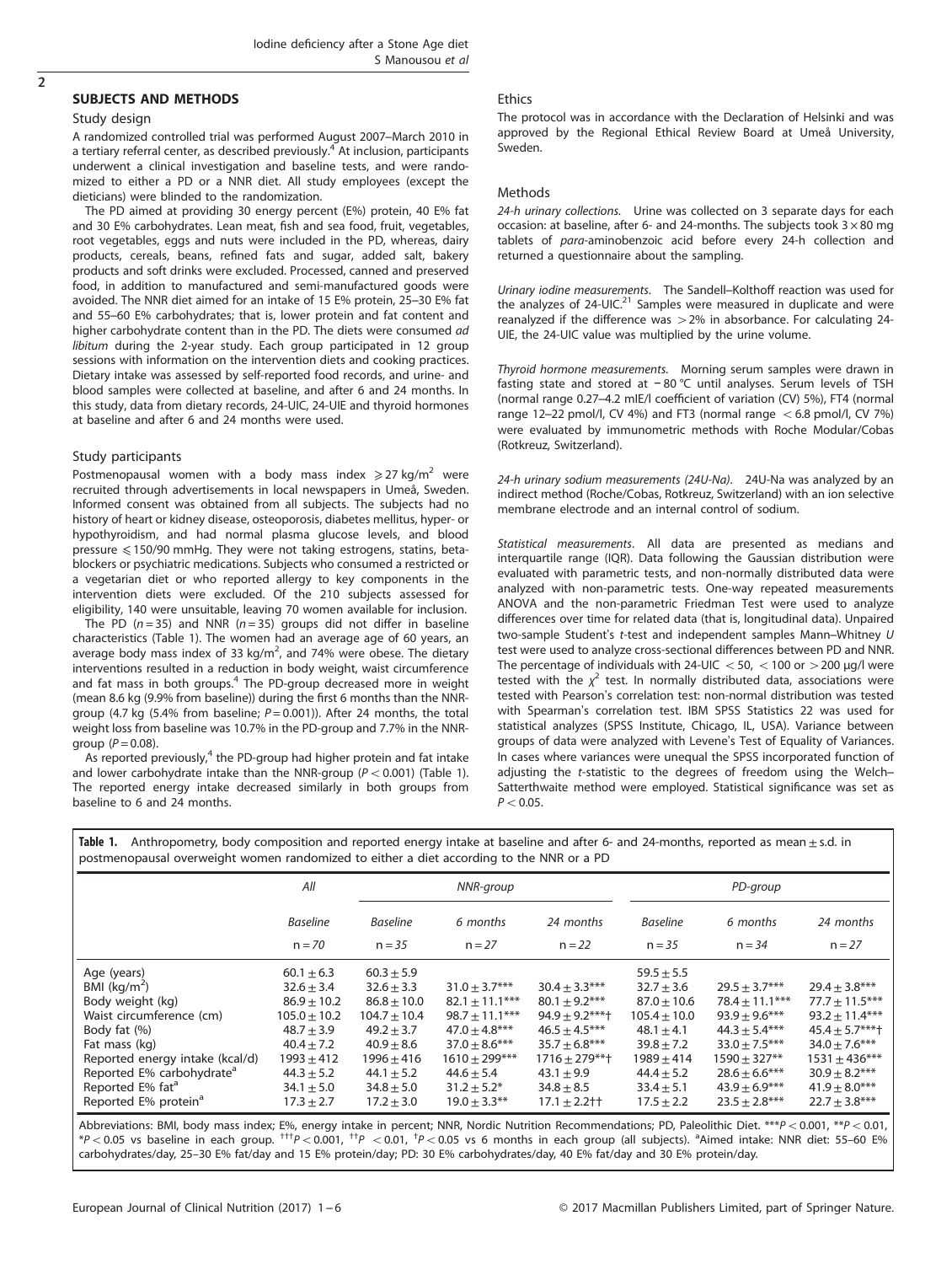Forty-nine subjects fulfilled the protocol (NNR  $n = 22$ , PD  $n = 27$ ). The drop-out rate was 30% ( $n = 21$ ): 9 subjects (NNR  $n = 8$ , PD  $n=1$ ) discontinued intervention at 6 months, and 12 subjects (NNR  $n = 5$ , PD  $n = 7$ ) at 24 months. The reasons for discontinuing were lack of time, family reasons, disease, disappointment with allocation and loss of motivation.<sup>[4](#page-4-0)</sup>

#### Intake of iodine containing foods

After 6 months, subjects on PD had doubled reported intake of foods containing fish, sea food, spawn and caviar from 46.1 to 97.1 g/day. Simultaneously, the PD group reduced intake of dairy products from 269 to 7.4 g/day and cheese from 28.9 to 1.6 g/day. Other foods were also reduced in the PD group after 6 months: bread from 99.2 to 5.8 g/day, cereals from 68.8 to 0.64 g/day and ice cream from 12.5 to 0.68 g/day. The changed dietary pattern was sustained at 24 months (data not shown). In the NNR-group, the intake of iodine containing foods remained constant (data not shown).

#### Urinary collection

Para-aminobenzoic acid was available for 94% of the urinary collections ( $n = 501$ ). Of those, 58% were considered complete and 28% were adjusted with the linear regression equation method.

#### 24-h urinary iodine concentration and excretion

At baseline, overall median 24-UIC was 71.0 (IQR: 46.0) μg/l: 14.9% of subjects had 24-UIC  $<$  50 μg/l, 61.2% had 50–100 μg/l, 22.4% had 100–200  $\mu$ g/l and 1.5% had  $>$ 200  $\mu$ gl, with no difference between groups. In the PD-group, median 24-UIC was 36.0 (IQR: 36.0) μg/l at 6 months and 57.0 (IQR: 32.0) μg/l at 24 months, which was lower than at baseline (68.0 (IQR:37.0) μg/l) and lower than the NNR-group. In the NNR-group 24-UIC remained unchanged throughout the study (Figure 1a).

At baseline, the median 24-UIE was 136.0 (IQR: 93.0) μg/day in all study participants. In the PD-group, median 24-UIE was 77.0 (IQR: 65.0) μg/l at 6 months and 113.5 (IQR: 79.0) μg/l at 24 months: 24-UIE in the PD-group was lower at 6 months than at baseline (124.5 (IQR: 88.0) μg/l), and was lower at both 6- group and 24-months group than in the NNR-group group. In the NNRgroup, 24-UIE remained unchanged throughout the study (Figure 1b).

At 6 months, more participants on PD had 24-UIC  $<$  50 µg/l and fewer had 100–200 μg/l than participants on the NNR diet [\(Figure 2\)](#page-3-0).

In the subgroup of subjects with higher adherence to study protocol, that is, those who had left urine samples at both baseline and 6 months, cross-sectional analyzes of 24-UIC and 24-UIE rendered the same results (data not shown).

#### Thyroid hormone evaluation

TSH, FT4 and FT3 levels did not differ between groups at any time except for FT3 at 6 months, which was lower in the PD group. In longitudinal analyzes, TSH and FT4 increased in PD group, whereas, NNR group remained unaltered. The FT3/FT4 ratios were lower in the PD than in the NNR group at both 6 months  $(P = 0.008)$  and 24 months ( $P = 0.010$ ). We have not performed any statistical analysis on thyroid dysfunction (hyper- or hypothyroidism) because of the low number of abnormal values, and especially given the absence of group differences in thyroid hormone levels.

#### Urinary sodium excretion

On all occasions, both groups had similar 24U-Na. In the PD-group, median 24U-Na was 173.0 (IQR: 69.3) mmol/day at baseline, 145.5 (IQR: 68.5) mmol/day at 6 months and 36.5 (IQR: 89.8) mmol/day at 24 months. In the NNR-group, median 24U-Na was 156.0 (IQR: 62.0) mmol/day at baseline, 166.0 (IQR: 70.0) mmol/day at 6 months and 145.0 (IQR: 28.0) mmol/day at 24 months. In the PD-group, 24U-Na decreased from baseline to 6 months  $(P=0.003)$ , but not from 6 to 24 months and was unaltered in the NNR-group during the whole study. In PD-group, a positive correlation was observed between 24-UIE and 24U-Na on all occasions ([Figures 3a](#page-3-0)–c).

#### **DISCUSSION**

In this study it is for the first time demonstrated that long-term use of a PD is associated with the development of mild ID,



Figure 1. Box-plots of (a) 24-h urinary iodine concentration (24-UIC) and (b) 24-h urinary iodine excretion (24-UIE) for all participants at baseline, 6- and 24-months with a Paleolithic diet (PD) or a diet according to the Nordic Nutrition Recommendations (NNR). P-values from longitudinal and cross-sectional analyses presented. o: mild outlier; \*: extreme outlier.

3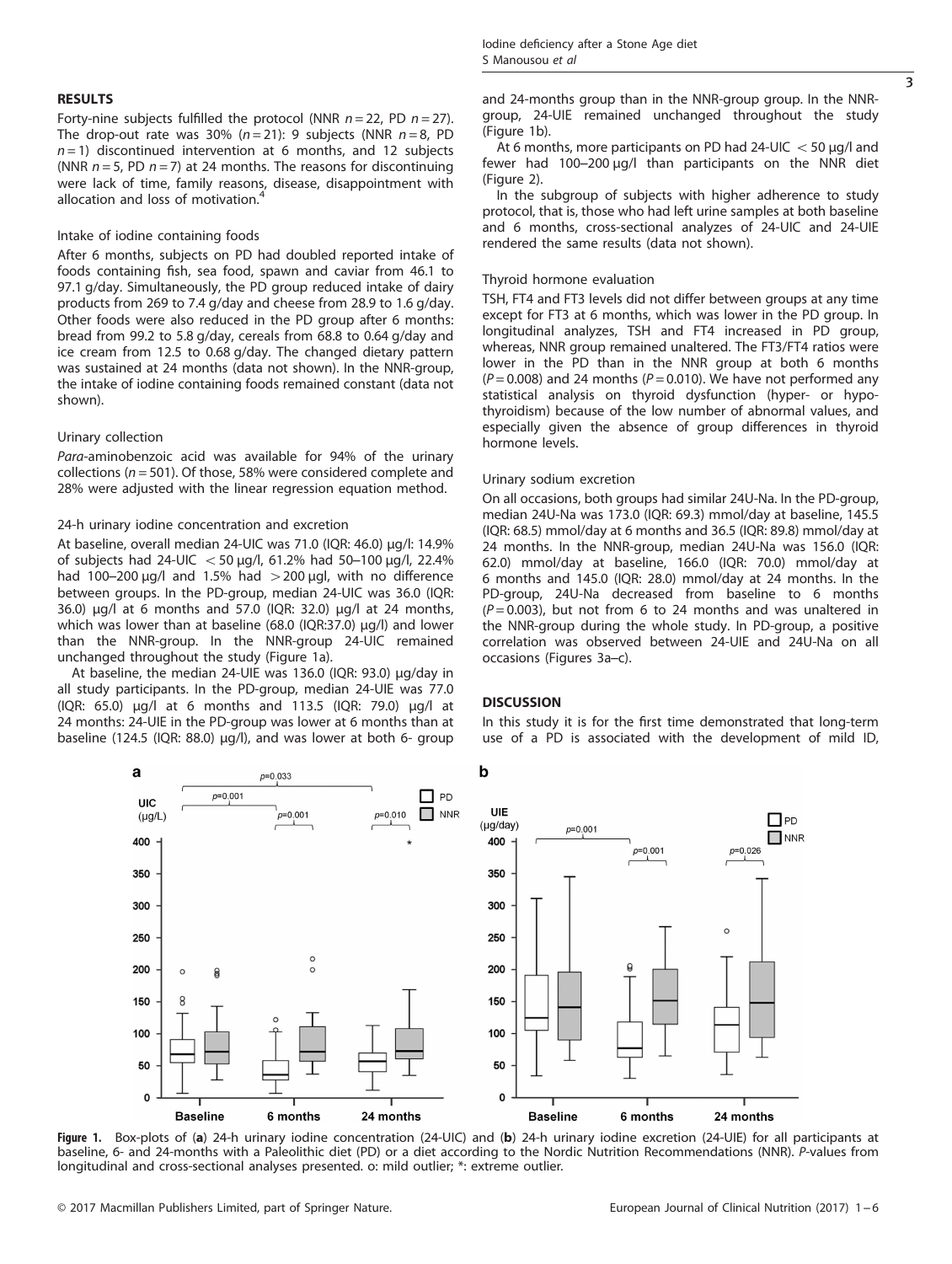Iodine deficiency after a Stone Age diet S Manousou et al

<span id="page-3-0"></span>

Figure 2. Distribution of 24-h urinary iodine concentration (24-UIC) at baseline and at 6 months for women on Paleolithic diet (PD) or a diet according to the Nordic Nutrition Recommendations (NNR). P-values from the cross-sectional analysis (#P) at 6 months and from the longitudinal analysis (§P) in the PD group are presented, when significant.



Figure 3. Correlations between 24-h urinary iodine excretion (24-UIE) and urinary sodium excretion (24U-Na) at (a) baseline, (b) 6 months and (c) 24 months in postmenopausal women on a Paleolithic diet (PD).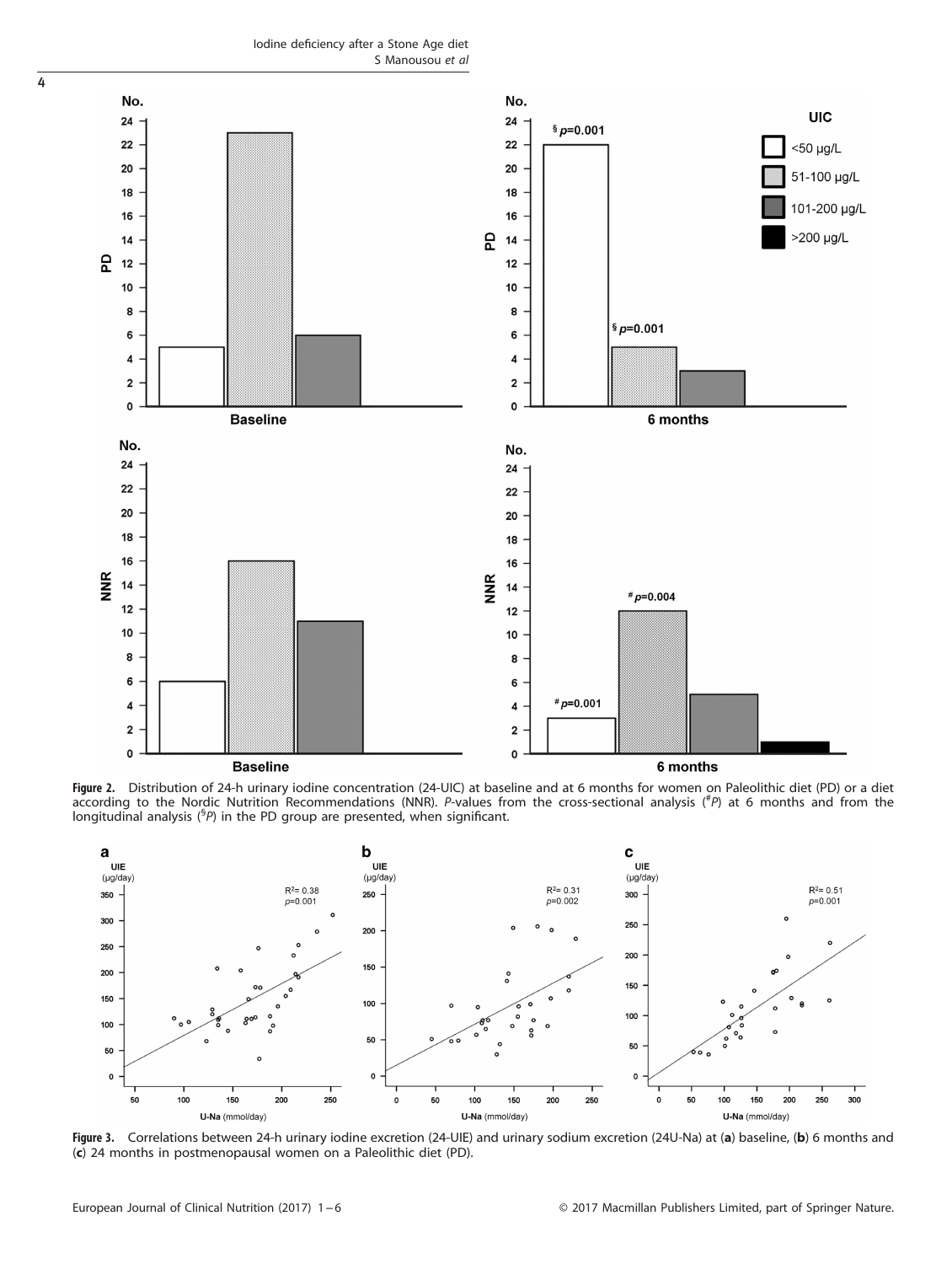<span id="page-4-0"></span>whereas a normal iodine status is maintained while on the NNR diet. This occurred during ad libitum intake of both diets and concurrent weight reduction.

Before the start of the study, the subjects were considered iodine sufficient, despite a 24-UIC within 50–99 μg/l, the level defined as mild ID in school children.<sup>[16](#page-5-0)</sup> The studies confirming the Swedish population as being iodine sufficient, with a spot UIC 125  $\mu$ g/l, were performed on school children;<sup>[14](#page-5-0),[15](#page-5-0)</sup> however, reference levels for adults are not well established and 24-UIC is strongly dependent on urinary volume. Therefore, a 24-UIC of 81.7 μg/l, as in this study, predicts a 24-UIE of 151 μg/day, which is within the average Swedish UIE of 150–200  $\mu$ g/day.<sup>[22](#page-5-0)</sup>

At 6 months of intervention, both 24-UIC and 24-UIE were consistent with mild ID in subjects eating the PD. A median 24-UIC of 36 μg/l, as in the PD-group, corresponds to a daily iodine intake of about 70 μg, which is considered the lowest recommended<br>level for adults.<sup>[23](#page-5-0)</sup> This implied the PD diet could be included in the group of diets that might cause ID. Median UIC for vegans is  $20 \mu g/l$  $20 \mu g/l$  in the UK<sup>20</sup> and 78.5  $\mu g/l$  in the US.<sup>10</sup> However, in the UK, salt is not iodized and in the US study, 20% of the participants used iodine supplementation and ~ 75% did not use iodinated salt. This illustrated the importance of compensating for the lack of major iodine sources when such diets are chosen.

At 24 months, 24-UIC and 24-UIE increased in the PD-group, compared with at 6 months, probably reflecting commonly occurring difficulties of maintaining a long-term diet.

At 6 months, thyroid function hormones in the PD group were unaltered compared to baseline, although iodine was at its lowest level, which was consistent with mild ID. Thyroid function hormones in mild ID are not affected in vegans and vegetarians with a large difference in spot UIC but similar FT4 and TSH.<sup>10</sup> Conversely, lower FT4 and higher TSH are expected in moderate ID, which was not observed in this study. In general, ID results in an increased FT3/FT4 ratio, which maintains the level of active hormone. In this study, the FT3/FT4 ratio was lower in the PD group, which is difficult to interpret, as caloric restriction lowers FT3.<sup>[25](#page-5-0)</sup> However, there were no changes in FT4 and TSH consistent with moderate ID; so the PD group was defined as mild ID at 6 months.

A possible adverse health effect of a PD is valid for all countries, regardless of table salt iodization programs. The PD group was recommended to refrain from manufactured products and restrict table salt consumption. In Sweden, most consumed table salt is iodinated, whereas, the iodization of manufactured and semimanufactured products can vary, because the iodization of salt is voluntary. As salt intake, estimated by 24U-Na, did not differ between groups, salt ingestion in the PD group must have been higher than recommended in the study, probably due to the salt content not always being obvious to consumers. Despite the positive correlation between 24-UIE and 24U-Na in the PD-group suggesting some ingested salt was iodized, the PD group developed mild ID. In countries without an iodization program, PD may lead to more apparent ID than the mild form detected in this study.

The low iodine content in a PD may have adverse effects, especially if the diet is used by fertile women. In adults, mild and moderate ID may result in toxic multi-nodular goiter.<sup>11</sup> Although this was not observed in this study, a longer follow-up is needed. During pregnancy and lactation, the need for iodine is higher, [19,26](#page-5-0) and ID may impair cognitive development of the fetus<sup>[27](#page-5-0)</sup> and of the growing child.<sup>28</sup> We suggest pregnant women avoid PD.

This is the first study investigating the consequences of PD on iodine nutrition. A major strength was increased precision with the use of 24-h collections, the use of para-aminobenzoic acid to exclude insufficient samplings, and the calculation of 24-UIE. As the sample size was small, these strengths were particularly important. It is argued that 125 spot UIC samples are needed for proper precision, $29$  however, the collection method used considerably increased the precision. One weakness may be the

5

30% drop-out frequency during this 2-year trial. However, drop-out was only 12.9% after 6 months when the most pronounced effect on iodine nutrition was observed. If there is lack of motivation, being on a diet is difficult and it is better to drop-out rather than be incoherent with the diet regime, which may affect the results. Therefore, we consider the differences in iodine levels between the PD and NNR groups were true effects of the dietary changes.

In summary, diets used for reducing obesity may have adverse effects that are not immediately recognized. The iodine issue is an ongoing concern, as is exemplified by the reoccurrence of ID in the UK (31), and awareness of new risk groups is necessary. In this study, the low 24-UIE in subjects on PD confirms for the first time the hypothesis that a PD results in a higher risk of developing ID, than a diet according to the NNR. Therefore, we suggest iodine supplementation should be considered when on a PD.

## CONFLICT OF INTEREST

The authors declare no conflict of interest.

## ACKNOWLEDGEMENTS

Thanks to Elisabeth Gramatkovski for invaluable help with the iodine analyzes and to Michael Hoppe for the statistical analyzes. Inger Arnesjö, Katarina Iselid and Monica Holmgren contributed with important technical assistance. Johanna Larsson helped process food records. This study was supported by grants from The Swedish Council for Working Life and Social Research (2006-0699 and 2010-0398), the Swedish Research Council (K2011-12237-15-6), the Swedish Heart and Lung Foundation, the County Council of Västerbotten and Umeå University, Sweden, and the LUA/Alf Agreement in the County Council of Västra Götaland, Sweden. Registration number at clinicaltrials.gov: NCT00692536.

#### **REFERENCES**

- 1 Acheson KJ. Diets for body weight control and health: the potential of changing the macronutrient composition. Eur J Clin Nutr 2013; 67: 462-466.
- 2 Lindeberg S. Paleolithic diets as a model for prevention and treatment of Western disease. Am J Hum Biol 2012; 24: 110–115.
- 3 Ryberg M, Sandberg S, Mellberg C, Stegle O, Lindahl B, Larsson C et al. A Palaeolithic-type diet causes strong tissue-specific effects on ectopic fat deposition in obese postmenopausal women. J Intern Med 2013; 274: 67–76.
- 4 Mellberg C, Sandberg S, Ryberg M, Eriksson M, Brage S, Larsson C et al. Long-term effects of a Palaeolithic-type diet in obese postmenopausal women: a 2-year randomized trial. Eur J Clin Nutr 2014; 68: 350-357.
- 5 Klonoff DC. The beneficial effects of a Paleolithic diet on type 2 diabetes and other risk factors for cardiovascular disease. J Diabetes Sci Technol 2009; 3: 1229–1232.
- 6 National Food Administration. Riksmaten 1997–1998 Kostvanor och näringsintag i Sverige (The Second National Food Consumption Survey Dietary Habits and Nutrient Intake in Sweden 1997–98). National Food Administration: Uppsala, Sweden, 1998.
- 7 Nordic Council of Ministers. Nordic Nutrition Recommendations 2012: Integrating Nutrition and Physical Activity. Nordic Council of Minsters: Copenhagen, Denmark, 2014.
- 8 Vanderpas J. Nutritional epidemiology and thyroid hormone metabolism. Annu Rev Nutr 2006; 26: 293–322.
- 9 Leung AM, Lamar A, He X, Braverman LE, Pearce EN. Iodine status and thyroid function of Boston-area vegetarians and vegans. J Clin Endocrinol Metab 2011; 96: E1303–E1307.
- 10 Laurberg P, Cerqueira C, Ovesen L, Rasmussen LB, Perrild H, Andersen S et al. Iodine intake as a determinant of thyroid disorders in populations. Best Pract Res Clin Endocrinol Metab 2010; 24: 13–27.
- 11 Nystrom HF, Berg G, Eggertsen R, Hulthen L, Milakovic M. Swedish iodination of salt has decreased the incidence of goiter. But low use of iodinated salt in the schools raises concerns for the future. Lakartidningen 2012; 109: 90-93.
- 12 Höjer J. Kropfstudien Die Verbreitung des endemischen Kropfes in Schweden. Svenska Läkarsällskapets Handlingar 1931; 57: 1–104.
- 13 Andersson M, Berg G, Eggertsen R, Filipsson H, Gramatkovski E, Hansson M et al. Adequate iodine nutrition in Sweden: a cross-sectional national study of urinary iodine concentration in school-age children. Eur J Clin Nutr 2009; 63: 828-834.